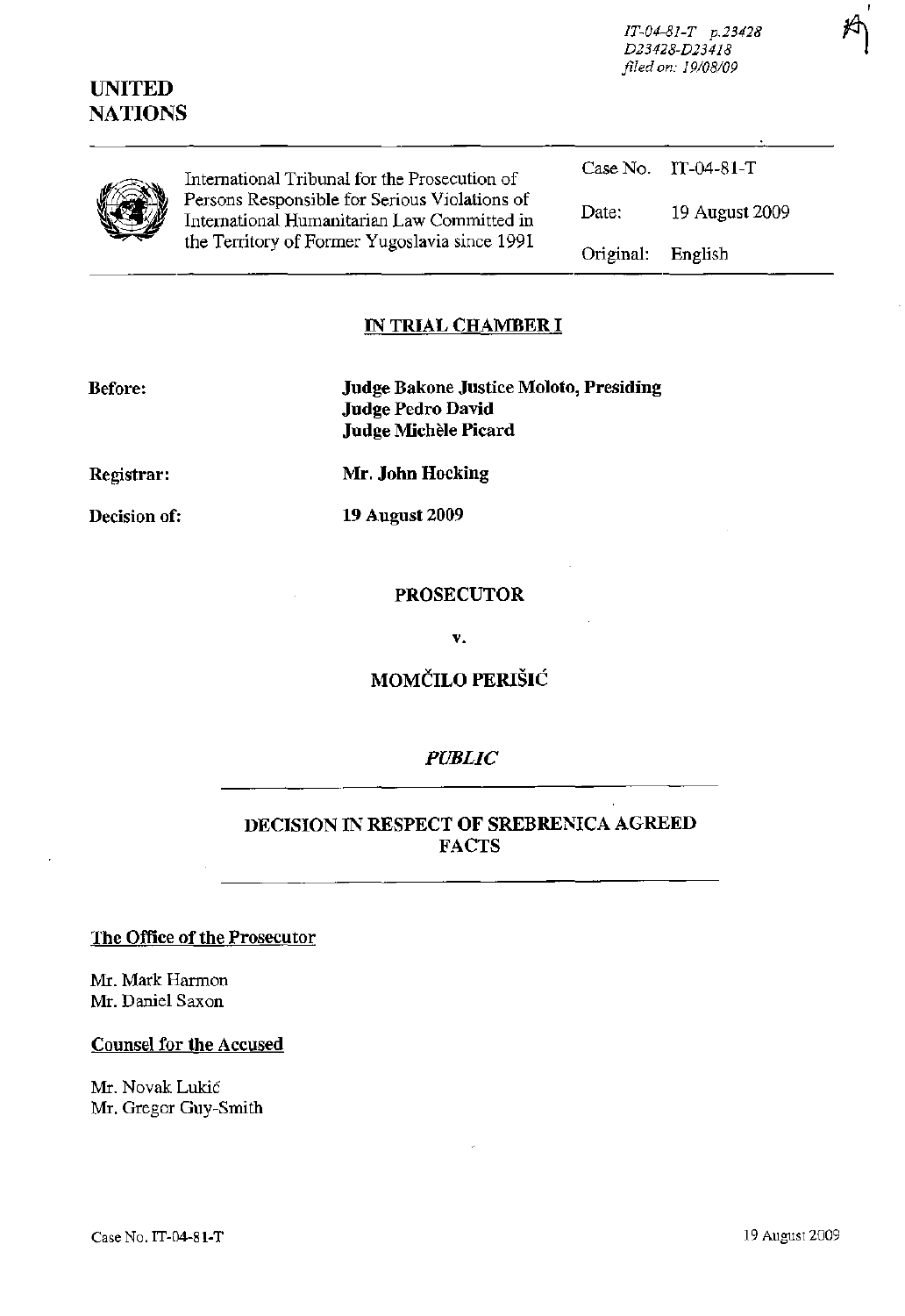**TRIAL CHAMBER I** ("Trial Chamber") of the International Tribunal for the Prosecution of Persons Responsible for Serious Violations of International Humanitarian Law Committed in the Territory of the former Yugoslavia since 1991 ("Tribunal") is seised of the "Joint Submission in Respect of Srebrenica Agreed Facts", filed publicly with confidential annexes on 24 July 2009 ("Motion"), and hereby renders its Decision.

# **I. SUBMISSIONS**

1. On 31 May 2007, James Castle, then counsel for the Accused and Prosecution Senior Trial Attorney Mark Harmon ("Parties"), jointly submitted an agreement which contained matters of fact agreed upon by the Parties in relation to the charges in the Indictment on Srebrenica  $("Agreement").$ <sup>1</sup>

2. Prior to the commencement of trial, Mr. Castle informed the Trial Chamber that due to translation difficulties and miscommunication between himself, who at the time was working in The Hague and Denver, and the Accused, who was on provisional release in Belgrade, it transpired that the Accused had in fact not consented to the facts contained in the Agreement.<sup>2</sup>

3. Following additional negotiations between the Prosecution and the current counsel for the Accused, the Parties reached a new agreement concerning Srebrenica ("New Agreement"), which contains fewer facts than the Agreement.

4. In the Motion, the Parties request the Trial Chamber to permit the withdrawal of the Agreement and its substitution with the New Agreement. The Prosecution also asks to be allowed to call a limited number of additional witnesses, as identified in confidential Annex C, in relation to the facts covered by the Agreement but not recorded in the New Agreement. Alternatively, the Prosecution seeks permission to call appropriate substitute witnesses in the event that witnesses identified in confidential Annex C will be unable or unavailable to testify.<sup>3</sup> The Defence does not object to this request.<sup>4</sup>

# **II. APPLICABLE LAW**

5. Article 8 of the Tribunal's Code of Professional Conduct for Counsel Appearing Before the Intemational Tribunal ("Code of Conduct") provides that when representing a client, counsel shall

<sup>&</sup>lt;sup>1</sup> Parties Joint Submission: Agreements on Matters of Fact, 31 May 2007.

<sup>2</sup> Motion, para. 10, Confidential Annex D, paras 10-15. *See also* Status Conferences T. 2S0-297 (2 September 200S), T. 321-322 (24 September 200S).

<sup>3</sup> Motion, paras 6 and 20.

<sup>4</sup> Motion, para. 20.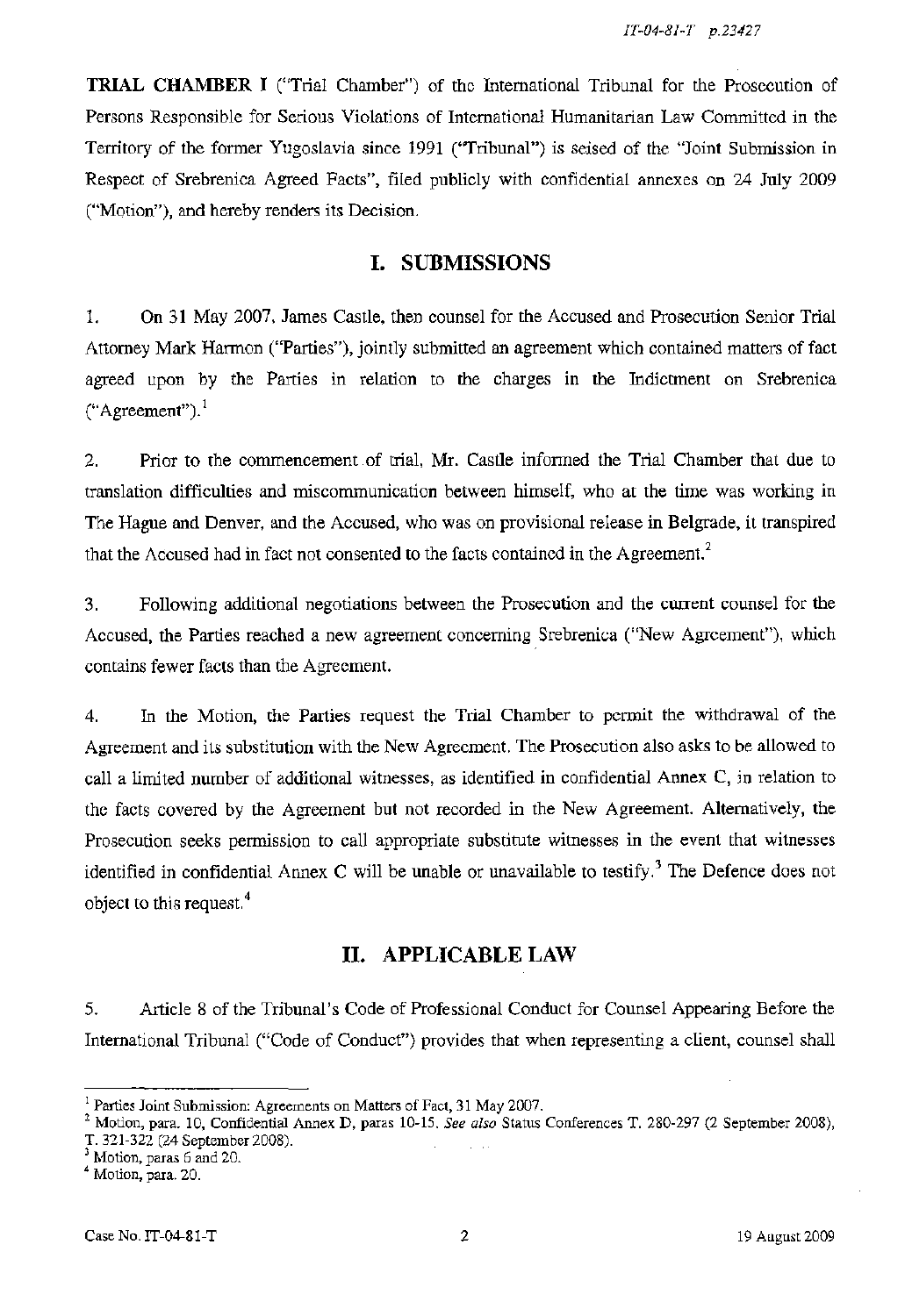abide by the client's decisions concerning the objectives of representation, consult with the client about the means by which those objectives are to be pursued, and seek or accept only those instructions which emanate from the client.

6. Rule 65 *ter* (H) of the Rules of Procedure and Evidence ("Rules") provides that "[tlhe pretrial Judge shall record the points of agreement and disagreement on matters of law and fact". In addition, Rule 65 *ter* (M) provides that "[tlhe Trial Chamber may *proprio motu* exercise any of the functions of the pre-trial Judge".

7. Rule 89(C) provides that "[al Chamber may admit any relevant evidence which it deems to have probative value".

#### **III. DISCUSSION**

8. The Trial Chamber is puzzled by the admission of the former counsel that the Accused "did not agree to nor approve" the Agreement before the counsel had signed it.<sup>5</sup> However, due to the lack of objection on the part of the Prosecution to withdraw the Agreement, the Trial Chamber does not find it necessary to pronounce on the validity of the former counsel's representation of the Accused in this case. Instead, the Trial Chamber finds that good cause has been shown to allow the withdrawal of the Agreement.

9. As regards the New Agreement, the Trial Chamber has carefully assessed the facts it contains and has found them of relevance and probative value to the current case.

#### **IV. DISPOSITION**

10. On the basis of the reasoning set forth above, and recalling the discretionary power of the Trial Chamber in relation to the agreed facts, the Trial Chamber decides as follows.

**PURSUANT TO RULES** 65 *ter* (H), 65 *ter* (M) 89(C) of the Rules

**GRANTS** the Motion; and

**WITHDRAWS** the Agreement from the evidence record;

**ADMITS** into evidence the agreed facts contained in the New Agreement as attached to the current Decision in Annex A.

<sup>5</sup> Motion, confidential Annex D, para. 12.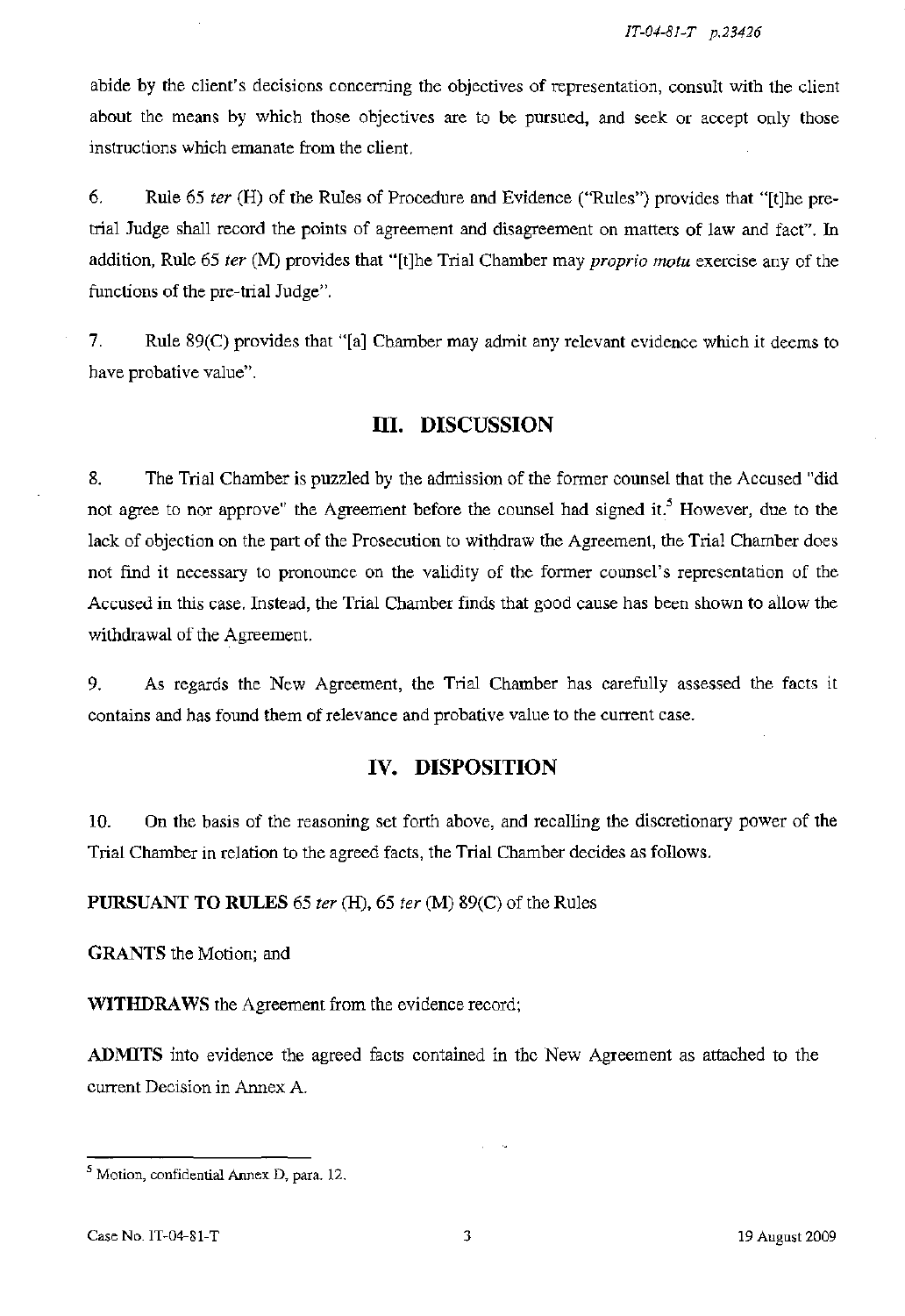Done in English and French, the English version being authoritative.

Judge Bakone Justice Moloto Presiding Judge

Dated this nineteenth day of August 2009 At The Hague The Netherlands

**[Seal of the Tribunal]** 

 $\ddot{\phantom{a}}$ 

 $\mathcal{L}_{\mathcal{L}}$ 

 $\overline{\phantom{a}}$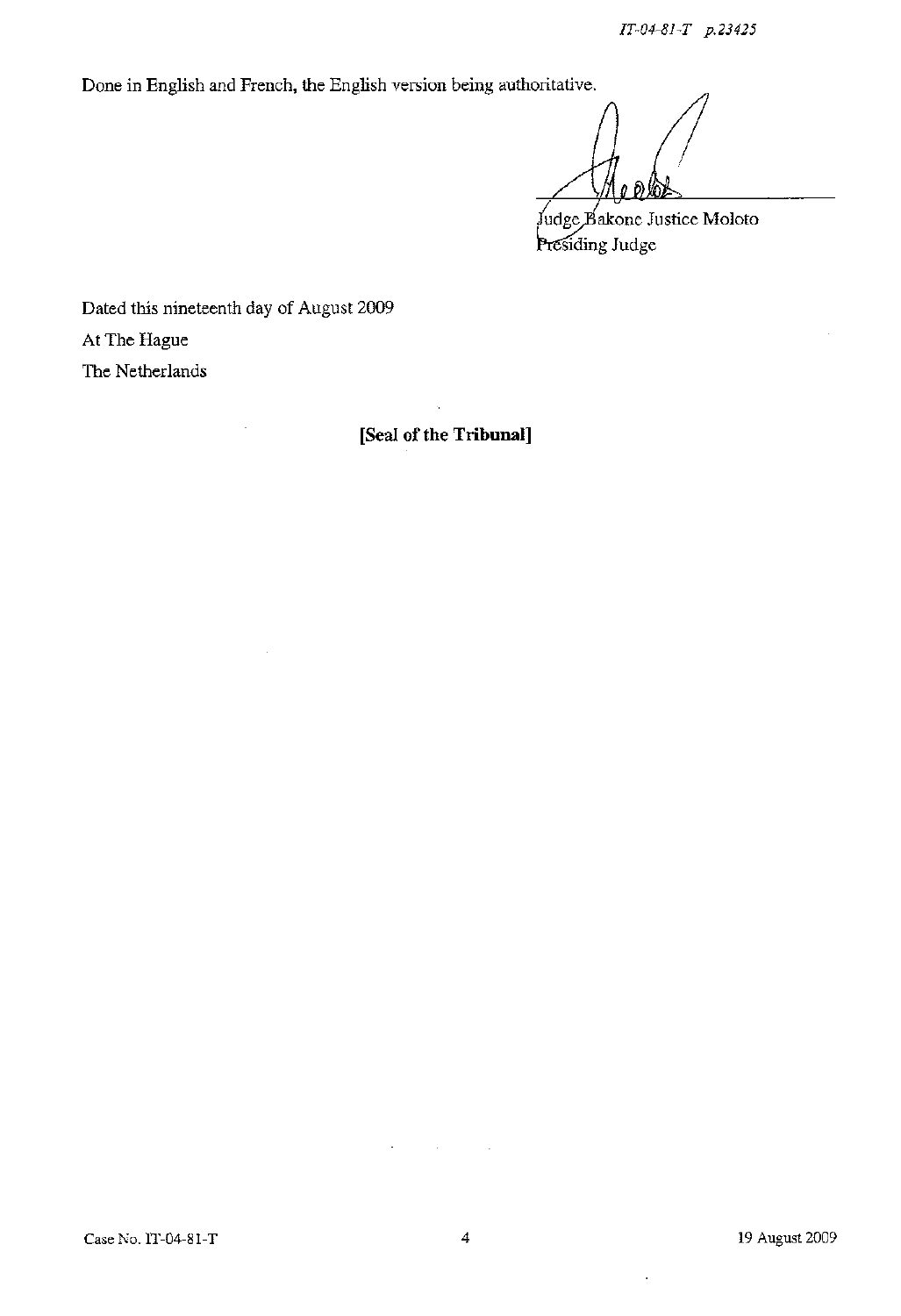$\lambda$ 

 $\mathcal{L}$ 

## **THE INTERNATIONAL CRIMINAL TRIBUNAL FOR THE FORMER YUGOSLAVIA**

 $\sim$   $\sim$ 

Ţ,

#### **PROSECUTOR**

**v.** 

# **MOMČILO PERIŠIĆ**

## *PUBLIC*

## ANNEXA TO

## **DECISION IN RESPECT OF SREBRENICA AGREED FACTS**

 $\sim$ 

 $\mathcal{A}^{\mathcal{A}}$  and  $\mathcal{A}^{\mathcal{A}}$  and  $\mathcal{A}^{\mathcal{A}}$  and  $\mathcal{A}^{\mathcal{A}}$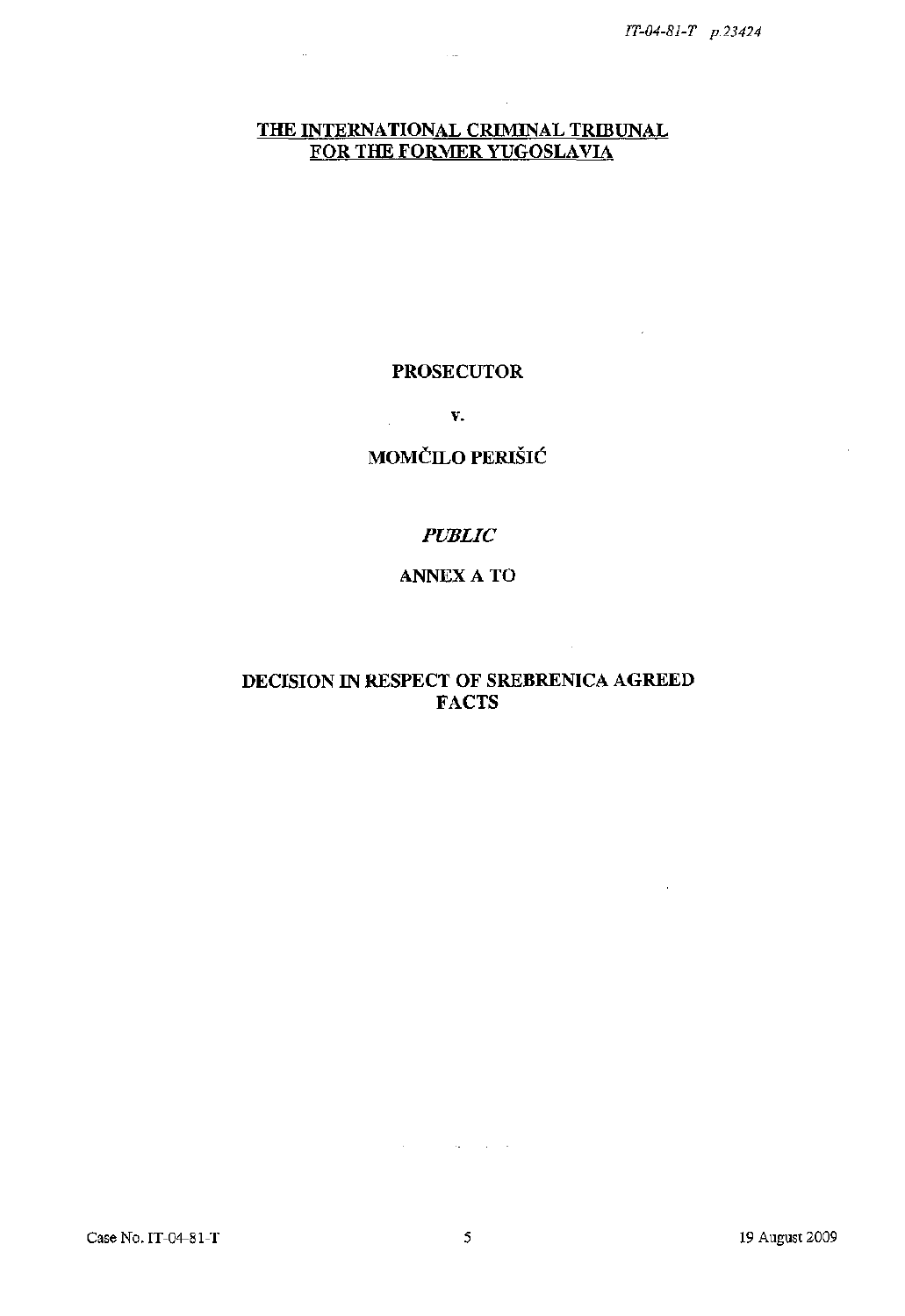# **SREBRENICA AGREED FACTS**

|    | INDICIMENT PARAST                                                                                                                                                                                                                                                                         |
|----|-------------------------------------------------------------------------------------------------------------------------------------------------------------------------------------------------------------------------------------------------------------------------------------------|
| 1. | Between 12 July and about 17 July 1995, thousands of Bosnian Muslim<br>men were captured by, or surrendered to, Bosnian Serb forces.                                                                                                                                                      |
| 2. | From about early autumn 1995, the Bosnian Serbs engaged in a<br>concerted effort to conceal the mass killings by relocating the primary<br>graves to remote secondary gravesites.                                                                                                         |
| 3. | From July 1995 onwards, thousands of Bosnian Muslim civilian<br>women, children and elderly men were bussed out of Potočari and other<br>areas surrounding Srebrenica, under the control of VRS forces, to<br>Kladanj and other non-Serb areas of BiH.                                    |
|    | <b>SCHEDULE DEPARATEL</b>                                                                                                                                                                                                                                                                 |
| 4. | 12 July 1995: The bodies of nine men who had been killed were<br>discovered on 12 July in a field near the river, about 500 metres from<br>the UN Compound. The location where the bodies were found is on the<br>west side of the main road. Budak is on the west side of the main road. |
|    | SCHEDULED - PARA 12                                                                                                                                                                                                                                                                       |
| 5. | 12 July 1995: On the morning of 12 July corpses of nine or ten men<br>were found about seven hundred meters from the UN Compound. The<br>bodies were located behind the White House in the vicinity of an<br>electrical station near a creek.                                             |
|    | <b>SCHEDULE DE PARA 1.3</b>                                                                                                                                                                                                                                                               |
| 6. | 13 July 1995: The bodies of six Bosnian Muslim women and five<br>Bosnian Muslim men were found in a stream near the Express Bus<br>Company Compound in Potočari.                                                                                                                          |
|    | <u>SCHEDUCED – PARATIZ</u>                                                                                                                                                                                                                                                                |
| 7. | 13 July 1995: One Bosnian Muslim man was taken behind a building                                                                                                                                                                                                                          |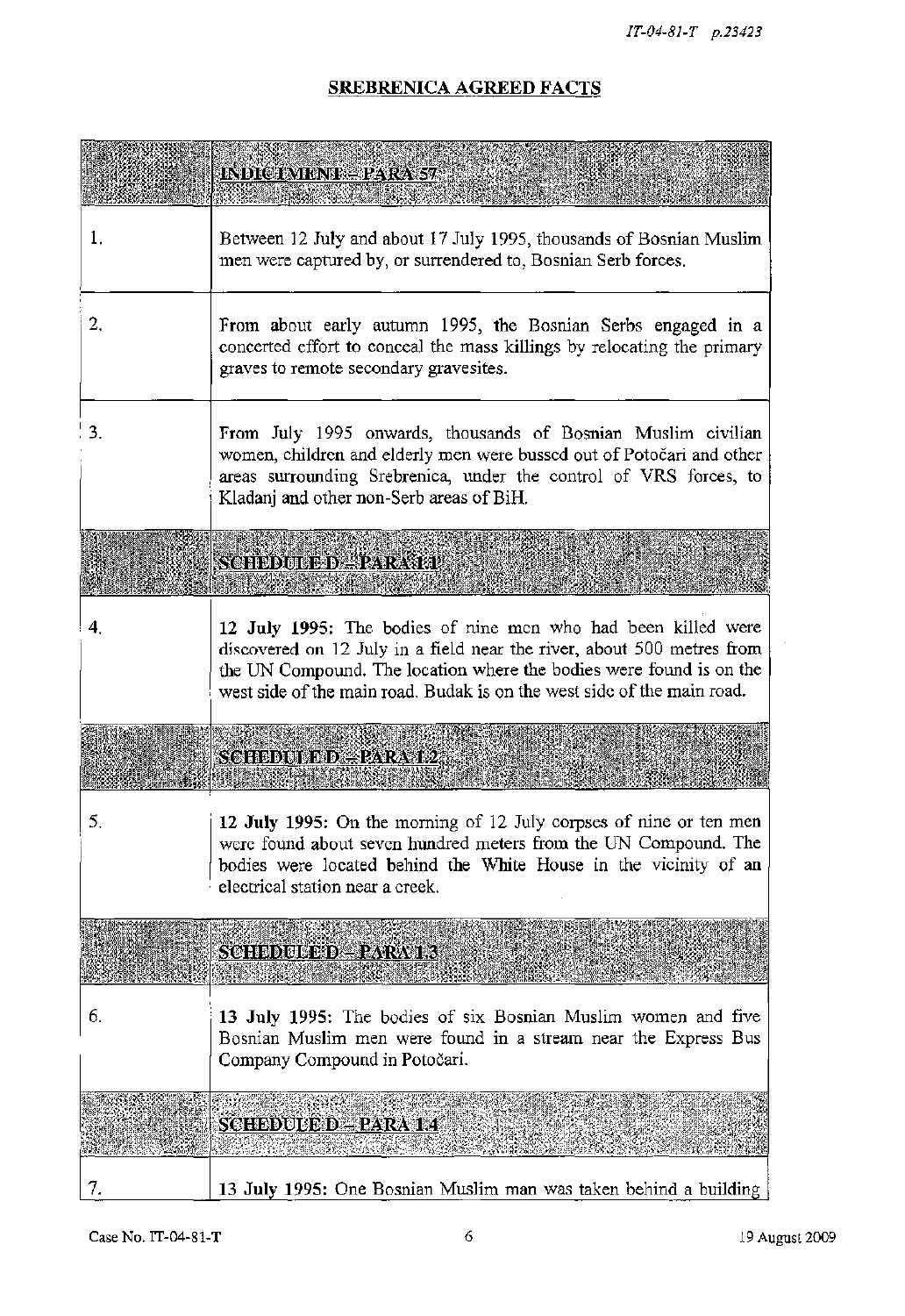|     | near the "White House" and summarily executed.                                                                                                                                                                                                                                                                                                                                                                                                     |
|-----|----------------------------------------------------------------------------------------------------------------------------------------------------------------------------------------------------------------------------------------------------------------------------------------------------------------------------------------------------------------------------------------------------------------------------------------------------|
|     | <u> SOHEDUEED - PARAMA, SECONDIPARA CRAPH</u>                                                                                                                                                                                                                                                                                                                                                                                                      |
| 8.  | The largest groups of Bosnian Muslim men from the column were<br>captured on 13 July 1995; several thousand were collected in or near the<br>Sandići Meadow and on the Nova Kasaba football field.<br>The Bosnian Muslim men who had been separated from the women,<br>children and elderly in Potočari (numbering approximately 1,000) were<br>transported to Bratunac and subsequently joined by Bosnian Muslim<br>men captured from the column. |
| 9.  | About one third of the Bosnian Muslim column was comprised of<br>soldiers from the 28 <sup>th</sup> Division, and about two-thirds were Bosnian<br>Muslim civilian men from Srebrenica.                                                                                                                                                                                                                                                            |
|     | SCHEDUBE D' - PARA 2.1                                                                                                                                                                                                                                                                                                                                                                                                                             |
| 10. | 12 - 13 July 1995: Between 12 and 14 July more than 50 Bosnian<br>Muslim men were summarily executed in and around the Vuk Karadžić<br>School.                                                                                                                                                                                                                                                                                                     |
|     | <b>SCILEDULED - PARA 22</b>                                                                                                                                                                                                                                                                                                                                                                                                                        |
| 11. | 13 July 1995: One mentally retarded Bosnian Muslim man, who was<br>detained in a bus parked in front of the Vuk Karadžić School, was taken<br>off the bus and executed, on 13 July.                                                                                                                                                                                                                                                                |
|     | <b>SCHEDULE D. PARA 2.4</b>                                                                                                                                                                                                                                                                                                                                                                                                                        |
| 12. | 13 July 1995: Between 13 and 15 July a number of men were taken<br>from the Vuk Karadžić School and murdered.                                                                                                                                                                                                                                                                                                                                      |
|     | SCHBOUSED - PARA 2.5                                                                                                                                                                                                                                                                                                                                                                                                                               |
| 13. | Bosnian Muslim men from Potočari, who had spent the night on 13 July<br>in Bratunac town, went the following day to various temporary<br>detention facilities and execution sites in the Bratunac and Zvornik<br>municipalities.                                                                                                                                                                                                                   |
|     |                                                                                                                                                                                                                                                                                                                                                                                                                                                    |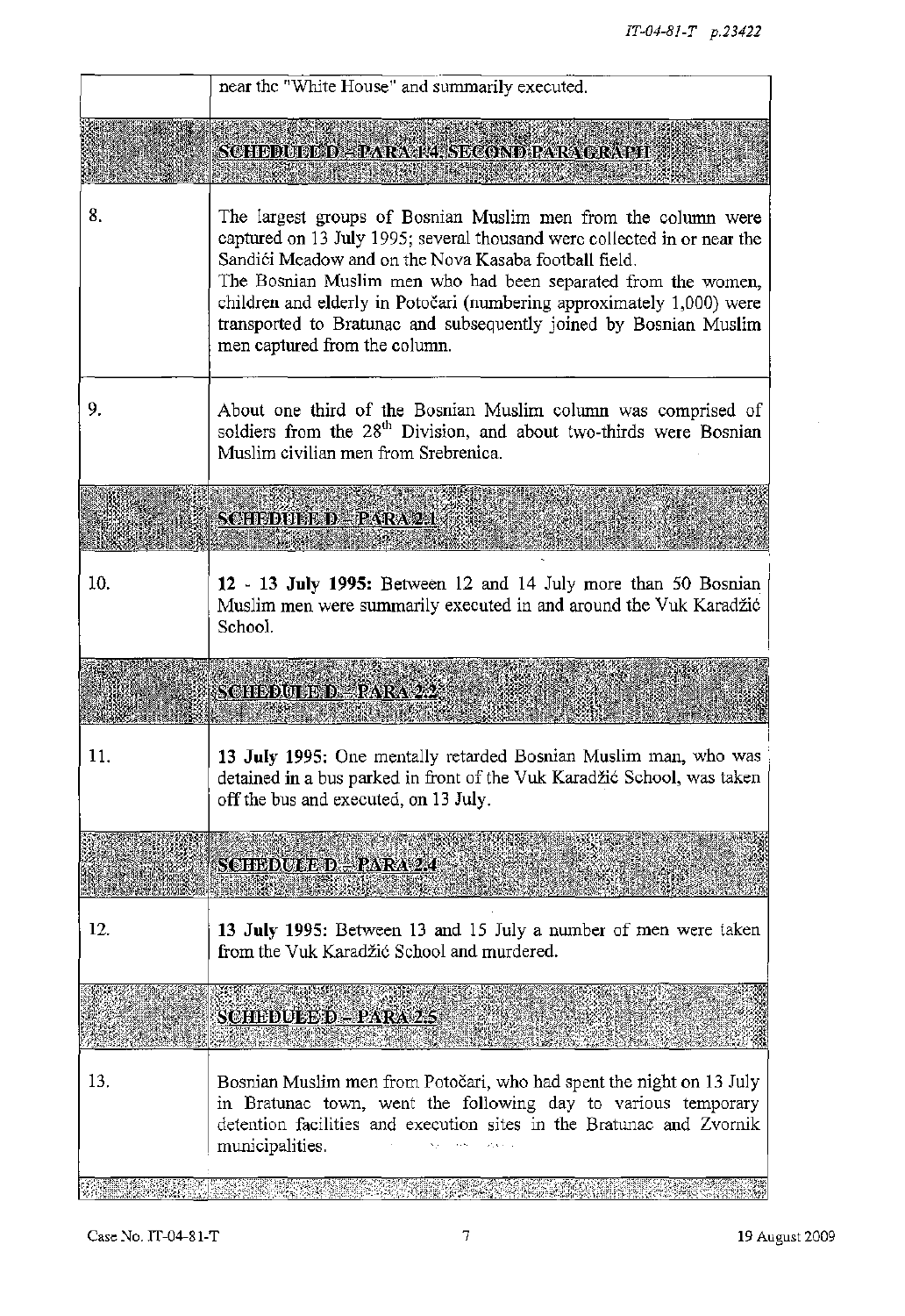|     | <b>SCHEDULE DE PARA 3</b>                                                                                                                                                                                                                                                                                                                                                                                                                                                                                                                                                                                                                                                                                                                                                                                                                                       |
|-----|-----------------------------------------------------------------------------------------------------------------------------------------------------------------------------------------------------------------------------------------------------------------------------------------------------------------------------------------------------------------------------------------------------------------------------------------------------------------------------------------------------------------------------------------------------------------------------------------------------------------------------------------------------------------------------------------------------------------------------------------------------------------------------------------------------------------------------------------------------------------|
| 14. | Over a seven-day period from 12 July until about 19 July 1995, VRS<br>and MUP forces participated in a planned and organised mass execution<br>and burial of thousands of captured Bosnian Muslim men from the<br>Srebrenica enclave. This organised killing operation occurred in several<br>different locations in and around Srebrenica, Bratunac, and Zvornik.                                                                                                                                                                                                                                                                                                                                                                                                                                                                                              |
| 15. | Some were killed individually or in small groups by the soldiers who<br>captured them and some were killed in the places where they were<br>temporarily detained.                                                                                                                                                                                                                                                                                                                                                                                                                                                                                                                                                                                                                                                                                               |
|     | <u> SCHEDULED, PARA 33</u>                                                                                                                                                                                                                                                                                                                                                                                                                                                                                                                                                                                                                                                                                                                                                                                                                                      |
| 16. | 13 July 1995, Cerska Valley: On 13 July VRS and/or MUP soldiers<br>transported about 150 Bosnian Muslim men to an area along a dirt road<br>in the Cerska Valley, about three (3) kilometers from Konjević Polje,<br>summarily executed them and, using heavy equipment, covered them<br>with dirt.                                                                                                                                                                                                                                                                                                                                                                                                                                                                                                                                                             |
|     | SCHEDULED – RARA 34                                                                                                                                                                                                                                                                                                                                                                                                                                                                                                                                                                                                                                                                                                                                                                                                                                             |
| 17. | 13 July 1995, Kravica Warehouse: In the evening hours, VRS and/or<br>MUP soldiers summarily executed over 1,000 Bosnian Muslim men<br>detained in a large warehouse in the village of Kravica. Automatic<br>weapons, hand grenades, and other weaponry were used to kill the<br>Bosnian Muslims inside the warehouse. Between 14 and 16 July 1995,<br>heavy equipment arrived and removed the victims' bodies to two large<br>mass graves located in the nearby villages of Glogova and Ravnice.                                                                                                                                                                                                                                                                                                                                                                |
|     | <u>SCHEDULED SPARA 15</u>                                                                                                                                                                                                                                                                                                                                                                                                                                                                                                                                                                                                                                                                                                                                                                                                                                       |
| 18. | 14 July 1995, Orahovac (near Lazete): During the day of 14 July<br>1995, VRS personnel transported hundreds of Bosnian Muslim males<br>from in and around Bratunac to the Grbavci School in the village of<br>Orahovac, These Bosnian Muslim men had been captured from the<br>column of men retreating from the Srebrenica enclave or separated in<br>Potočari. On 14 July 1995, VRS personnel guarded and blindfolded the<br>Bosnian Muslim males detained at the Grbavci School. In the early<br>afternoon of 14 July 1995, VRS personnel transported these Bosnian<br>Muslim males from the school at Grbavci to a nearby field, where VRS<br>personnel ordered the prisoners off the trucks and summarily executed<br>them with automatic weapons. Approximately 1,000 Bosnian Muslim<br>males were killed. On 14 and 15 July 1995, VRS members used heavy |

 $\mathcal{A}^{\mathcal{A}}$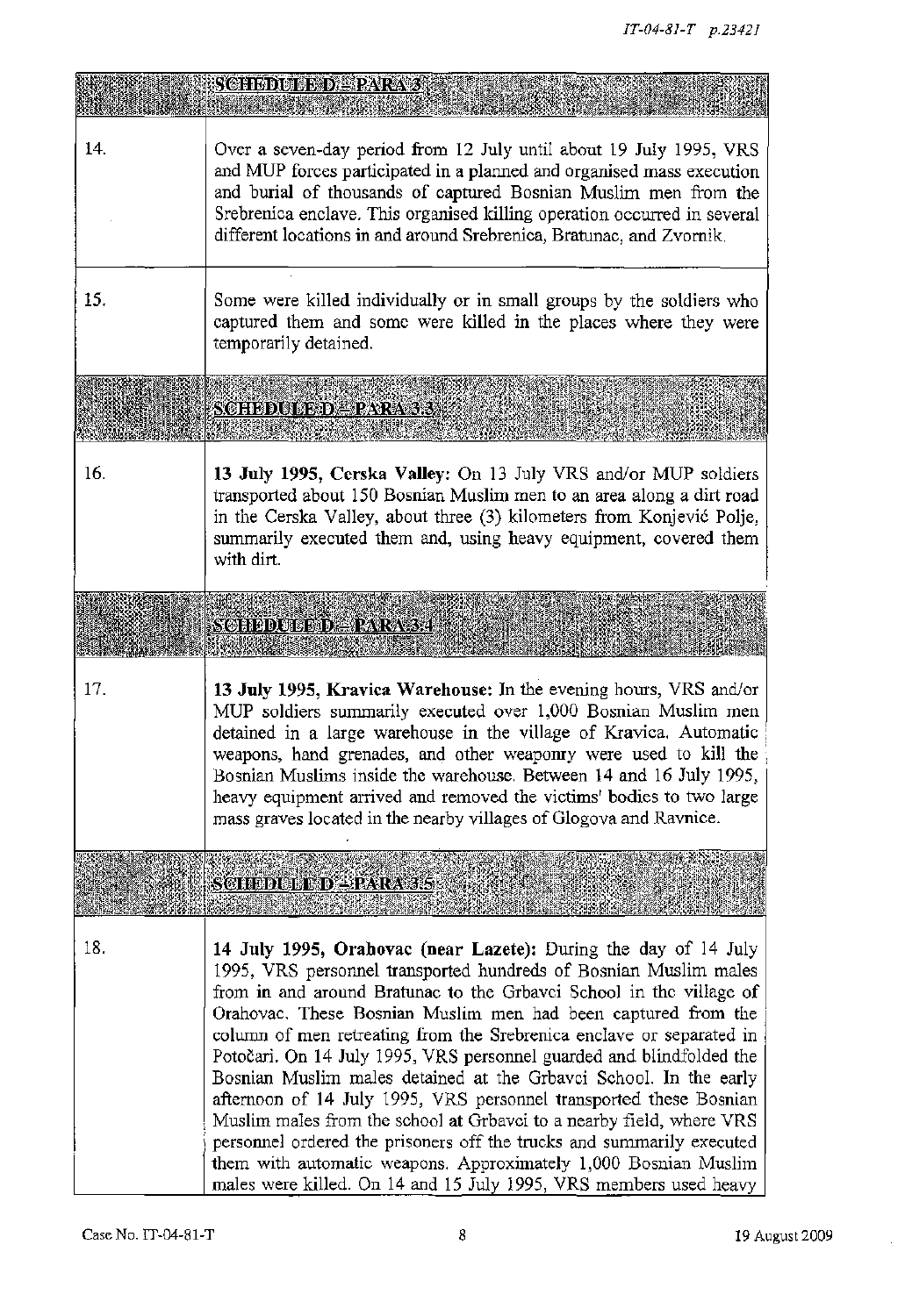|     | equipment to bury the victims in mass graves at the execution site, while<br>the executions continued.                                                                                                                                                                                                                                                                                                                                                                                                                                                           |
|-----|------------------------------------------------------------------------------------------------------------------------------------------------------------------------------------------------------------------------------------------------------------------------------------------------------------------------------------------------------------------------------------------------------------------------------------------------------------------------------------------------------------------------------------------------------------------|
|     | <u>SCHEDUEED = PARA 3.6</u>                                                                                                                                                                                                                                                                                                                                                                                                                                                                                                                                      |
| 19. | 14 July 1995, The Petkovci School: VRS and/or MUP personnel<br>transported at least 1,000 Bosnian Muslim males from detention sites in<br>and around Bratunac to the school at Petkovci. These Bosnian Muslim<br>men had been captured from the column of men retreating from the<br>Srebrenica enclave or separated in Potočari. On 14 July 1995 and the<br>early morning hours of 15 July 1995, VRS and/or MUP personnel<br>struck, beat, assaulted and shot with automatic weapons some of the<br>Bosnian Muslim males detained at the school.                |
|     | <u> SCHEDULED - PARA 37</u>                                                                                                                                                                                                                                                                                                                                                                                                                                                                                                                                      |
| 20. | 14 July 1995, The "Dam" near Petkovci: On or about the evening of<br>14 July 1995 and the early morning hours of 15 July 1995, VRS<br>personnel drivers and trucks transported the surviving members of the<br>group of at least 1,000 Bosnian Muslim males from the school at<br>Petkovci to an area below the Dam near Petkovci. They were assembled<br>below the Dam and summarily executed by VRS or MUP soldiers with<br>automatic weapons. In the morning of 15 July 1995, VRS personnel<br>used excavators and other heavy equipment to bury the victims. |
|     | SOHEELED PARASS                                                                                                                                                                                                                                                                                                                                                                                                                                                                                                                                                  |
| 21. | 14 - 15 July 1995, Pilica School: VRS and/or MUP personnel<br>transported a number of Bosnian Muslim males from detention sites in<br>Bratunac to the school at Pilica. These Bosnian Muslim men had been<br>captured from the column of men retreating from the Srebrenica enclave<br>or separated in Potočari. On or about 14 and 15 July 1995, VRS military<br>personnel shot and killed some of the Bosnian Muslim males who had<br>arrived, or were being detained, at the school.                                                                          |
|     | <b>SCHEDULE D-PARA 39</b>                                                                                                                                                                                                                                                                                                                                                                                                                                                                                                                                        |
| 22. | On 14 July 1995, Bosnian Muslim prisoners from Bratunac were bussed<br>to a school in the village of Pilica and detained there until 16 July 1995<br>when they were taken out of the school and loaded onto buses with their<br>hands tied behind their backs.                                                                                                                                                                                                                                                                                                   |
| 23. | They were then driven to the Branjevo Military Farm where groups of                                                                                                                                                                                                                                                                                                                                                                                                                                                                                              |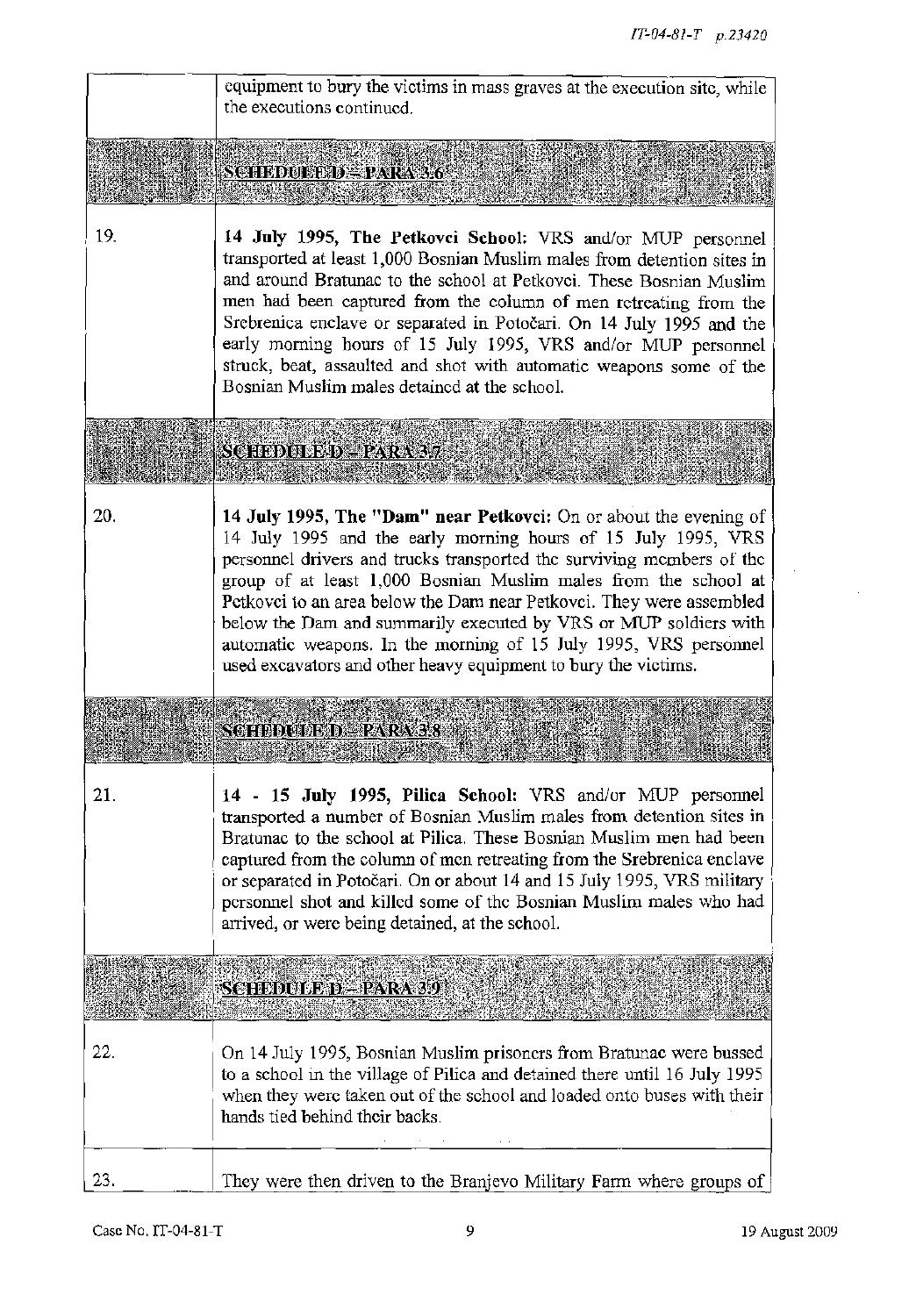|     | 10 were lined up and shot.                                                                                                                                                                                                                                                                                                                                                                                                                                                                                                                                                                                                                                                                                                                             |
|-----|--------------------------------------------------------------------------------------------------------------------------------------------------------------------------------------------------------------------------------------------------------------------------------------------------------------------------------------------------------------------------------------------------------------------------------------------------------------------------------------------------------------------------------------------------------------------------------------------------------------------------------------------------------------------------------------------------------------------------------------------------------|
| 24. | Drina Corps Military Police were engaged in guarding the Bosnian<br>Muslim prisoners in the buses that took them to the Branjevo Military<br>Farm and Zvornik Brigade equipment was used for activities relating to<br>the burial of the victims.                                                                                                                                                                                                                                                                                                                                                                                                                                                                                                      |
|     | SCHEDULED-PARA310                                                                                                                                                                                                                                                                                                                                                                                                                                                                                                                                                                                                                                                                                                                                      |
| 25. | 16 July 1995, Pilica Cultural Centre: VRS personnel travelled a short<br>distance to the village of Pilica and worked with other VRS and/or MUP<br>summarily execute, with<br>personnel<br>to<br>automatic<br>weapons,<br>approximately 500 men inside the Pilica Cultural Centre. These Bosnian<br>Muslim men had been captured from the column of men retreating from<br>the Srebrenica enclave or separated in Potočari. On 17 July 1995, VRS<br>personnel retrieved the bodies of the victims from the Pilica Cultural<br>Centre and transported them to the Branjevo Military Farm. On 17 July<br>1995, VRS personnel participated in the burial of the victims of the<br>Pilica School executions in a mass grave at the Branjevo Military Farm. |
|     | SCHEDULED – PARASIT                                                                                                                                                                                                                                                                                                                                                                                                                                                                                                                                                                                                                                                                                                                                    |
| 26. | 16 July 1995, Kozluk: On 15 or 16 July 1995, VRS and/or MUP<br>soldiers transported about 500 Bosnian Muslim males to an isolated<br>place near Kozluk and summarily executed them with automatic<br>weapons. These Bosnian Muslim men had been captured from the<br>column of men retreating from the Srebrenica enclave or separated in<br>Potočari. On 16 July 1995, VRS soldiers buried the victims of the<br>executions in a mass grave nearby.                                                                                                                                                                                                                                                                                                   |
|     | <u> SOFEDUJ ED = PARA 411</u>                                                                                                                                                                                                                                                                                                                                                                                                                                                                                                                                                                                                                                                                                                                          |
| 27. | Nova Kasaba: On 27 July 1995 the United States Government took an<br>aerial photograph of an area near Nova Kasaba, which showed the<br>presence of disturbed earth in four distinct locations. Four primary,<br>undisturbed graves in the Nova Kasaba area were exhumed in July<br>1996. The graves, located in two fields, contained the bodies of 33 male<br>victims. Twenty-seven of the men had their hands tied behind their<br>backs.                                                                                                                                                                                                                                                                                                           |
|     | SCHEDUEFED – PARA 42                                                                                                                                                                                                                                                                                                                                                                                                                                                                                                                                                                                                                                                                                                                                   |
| 28. | Glogova: In the year 2000, the bodies of 12 men were founded in the                                                                                                                                                                                                                                                                                                                                                                                                                                                                                                                                                                                                                                                                                    |

 $\sim$ 

 $\mathcal{A}^{\mathcal{A}}$  ,  $\mathcal{A}^{\mathcal{A}}$